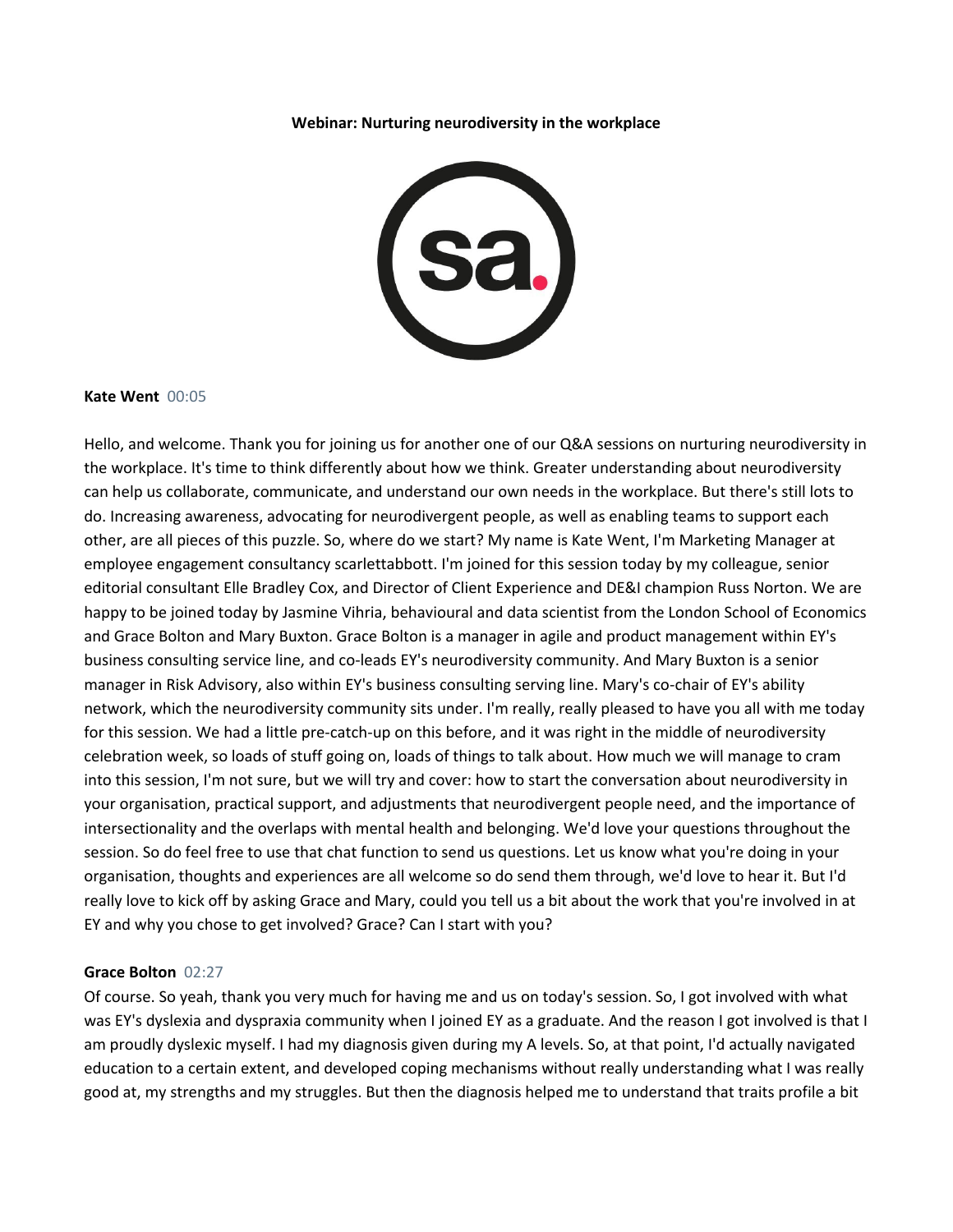better, and really realise my full potential in an academic setting. When I left uni, and then joined EY, I was like, "I don't know what this means to the workplace yet, but I'd probably need to find out because then actually, hopefully, it'll help me navigate my career". The statistics are coming out. It's still a bit of an estimate but one in five are neurodiverse. And then actually, neurodiversity is everyone. So actually, then I was like "so we need to do a bit more about this. Let's start thinking about it". So, I joined the dyslexia and dyspraxia community and then came on as a co-lead. And part of my push to get involved was I was taking some professional qualification exams. So, selfishly, I wanted my extra time, because I knew that was how I could navigate the exams. But as I was going through that, and understanding myself in the working environment, it became clear where my strengths can be used, but also that it's okay to have struggles. Then we took the decision in the summer to rename our dyslexia and dyspraxia community a neurodiversity community, merged with what was our autism community. So, I now co-lead that with another colleague which is probably a good segue to Mary because she has the pre-dyslexia and dyspraxia community story, and how it all fits.

# **Mary Buxton** 05:14

Thank you, guys. Okay, how do you start the conversation? I think it's fine for people who would describe themselves as neurodivergent. I'd say, get comfortable with some of the language that you use in order to have those conversations. I'm not comfortable with "neurodivergent" and "neurodiversity". They don't feel quite right for me, but there languages evolve. I think the more we talk about this, the more we'll find better words to talk about it. So, find those people who are dyslexic, who are ADHD, and they will be in your organisation. Then create an environment where they're comfortable to say, "Yeah, that's me. That's what I am". Grace very politely alluded to the fact that I've been around a bit longer and I'm a bit older than she is. When I came to what was our dyslexia community, and it really wasn't so many years ago, I remember talking to the then leader of the community. Our goal was to make it okay to say that you were dyslexic in our business, because what we'd seen was that people came to our community when they were at a point of crisis, because the situation they were in, hadn't meant that it was, they'd reached a position where the risk of disclosure was not as threatening as the situation that they were finding themselves in. Now, Grace has done a fantastic amount of work to create an environment where now people say, "yeah, I'm ADHD" or "I'm dyslexic", and that's okay. But it's not simple, it takes a while to get there.

# **Mary Buxton** 07:02

It's so interesting. I was having a conversation with somebody yesterday, who's only recently been diagnosed as ADHD. She's freelance and she's a supplier. She basically said, "I would not tell people that I'm ADHD because I would not want to lose work". I feel like, "Blimey!" In your business, do you ever get suppliers coming to you and talking to you and saying, "is EY a place where I can work and be honest and work for you?" I think that's the difference between the corporate world, and the people who want to work with you. We're a supplier of yours and I know from working with you that you're an incredibly inclusive and welcoming bunch. But I do think that sometimes the corporate world can scare off people and people are more, "I don't know, if it's quite professional for me to say this."

# **Grace Bolton** 07:55

What we've been trying to do is break down the stigma and shift the needle on this whole agenda. I think very much, whether it's our conversation today or other conversations, we don't have all the answers. But we're all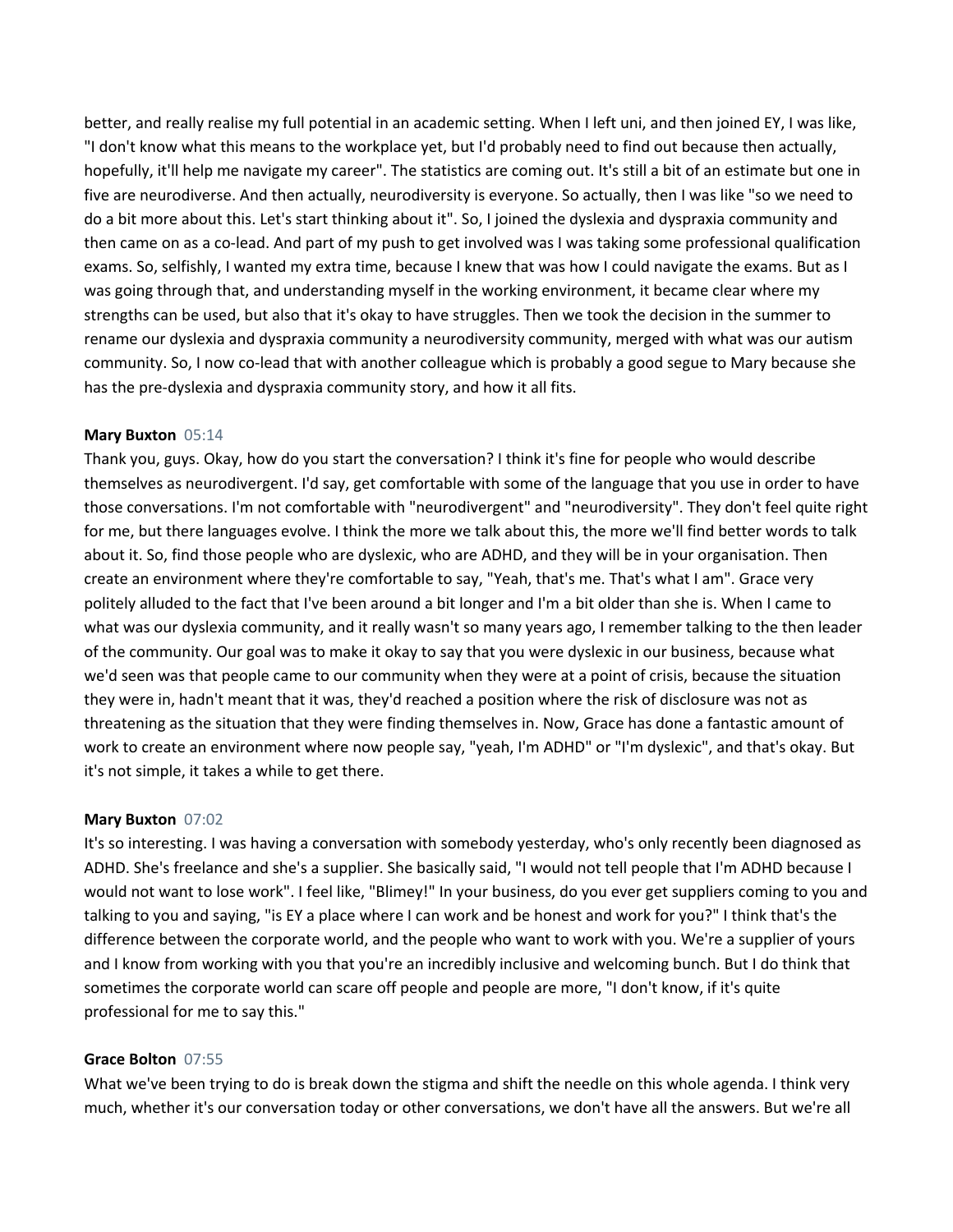on a journey, and everyone is going to be on a different journey with neurodiversity. Whether you're just understanding it as yourself, you're understanding it as an ally, you're thinking "what does it mean for my team? What does it mean for my clients? What does it mean for society?" Everyone is going to be at a different point. So, it's okay to be at different points. It's okay not to have the language quite right. I think about different movements and areas that we've discussed before. I love Mary's analogy that I'm going to steal. Where we've come with mental health, in the last 20-30 years. 20, 30 years ago there was not this mental health, mental wellbeing lexicon, and ability to talk about it openly and actually understand that everyone has "mental health", and everyone needs to look after it. It goes up and down. It fluctuates. I think it's very similar with neurodiversity. Yes, society has given us labels and diagnoses because we need to explain something in some way. But actually, if we're looking at understanding everyone, as individual people, it's a lot more powerful. Just like we know what an extrovert is, and we know what an introvert is. But that's two boxes, and no-one just sits in one box. And within the box, there's so many different permutations. So, again, there's no two Dyslexic individuals that are the same. No two ADHDers – which was another phrase I learned over the last few weeks – are the same. You've got co-occurrences. Then you've got people that will never get a diagnosis, but they just identify with some traits. So I think the spectrum labels sometimes are useful and they're really powerful for some individuals, because it makes them feel like they can identify themselves. But as it evolves, we're going to see it change. It's okay that it changes because we're going to be pushing that change.

### **Russ Norton** 10:42

Lo and behold, Grace, you've just explained sexuality. You've just explained gender. You've just explained everything in this world of diversity and inclusion, where there is no binary. We attach these labels to groups of characteristics, and we get really attached to them as a society and as a culture. But our understanding of them is constantly evolving. To me, what's most exciting is when the understanding of a topic like neurodiversity can then help you have this "aha moment" of "Oh, that's what the whole "gender thing" is about." And that way, if we can invite more people into the conversation, via this, "I can relate to that" way, that, to me, is exciting.

#### **Grace Bolton** 11:21

Yes, I completely agree. I guess the one thing with neurodiversity that's interesting, or probably a bit harder to get your head around is that it's invisible. So, gender and race and ethnicity - sometimes people say, "I get it, because I can see it", or it's more acceptable, because I can kind of see it. But there's a whole plethora of things that it's okay to just try. We'll get there.

#### **Elle Bradley-Cox** 11:56

Talking about visible and invisible characteristics. How exhausting is it when you have to hide and can't be open? Jasmine? I'd love to hear your take on that.

### **Jasmine Virhia** 12:05

Yeah, sure. So, I'll just do a quick introduction. I'm Jasmine Vihria. I'm an academic based out of the inclusion initiative at the London School of Economics. And essentially, we are a group of scientists. My background is in cognitive neuroscience. So, I've always been interested in the brain and behaviour. I also work with organisational psychologists and economists as well. And we leverage behavioural science insights to provide actionable solutions based on academic research. We're focused on diversity and inclusion. One thing that I had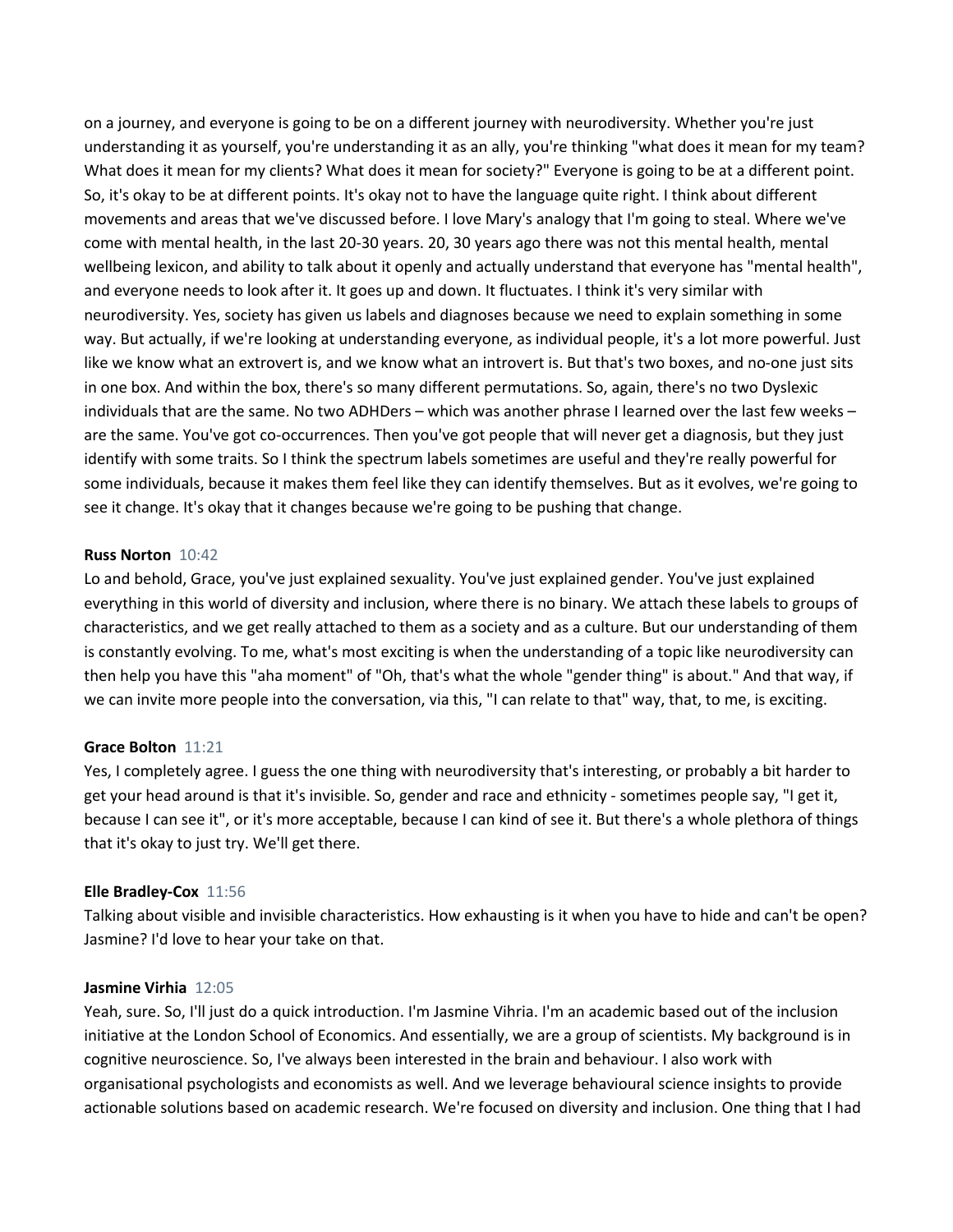noticed, from my academic background, is that neurodiversity isn't being prioritised as much. In terms of starting the conversation, this is something that I'm sort of focusing on at the inclusion initiative now. I spoke to Russ previously about a piece that I've just written, based on changes that can be made in terms of your application, your interview and your hiring. Reconceptioning your hiring processes. I feel like this is partly where the conversation will start, because there needs to be an acknowledgement that what Grace touched on, people don't process information in the same way. They will express themselves in different ways. Their comfort and abilities with communicativeness are all different as well. Language is one of the main things that I focused on because it it forms the narrative and our attitudes towards minoritized people, whichever group they may be. I think that's one thing talent management and HR professionals really need to focus on. Myself and some of my other colleagues have written language statements that should be used. And to note that neurodiversity isn't something that should be described as something people are "afflicted" with, or that they "suffer from". Their norms are different to your norms, but if they have been someone's norms about the entirety of their life, they wouldn't describe themselves as suffering. I'll send some links that perhaps can be sent out with the recording. But generally taking away the thinking that neurodiversity is something that needs to be cured. There's various aspects of the medical model and the language that comes with how we talk about ADHD, autism, dyslexia, dyspraxia and that we need to do things, so people are not like this anymore, whether it's medication, whether it's behavioural interventions, but, it's so related to people's wellbeing and doing what they are comfortable with. The fact that other people recognise that and it's so important when it comes to the workplace because I think talent is on often defined far too narrowly. Descriptions of talent, especially in application and interview processes, you'll often get the list with "desirable characteristics" and "essential characteristics", but they're so tailored to social aspects. Sometimes actually putting in details about tasks that people would be required to do, who they're going to be working with, and the frequency of how they're going to be working with these people as well. I think that will start to get firms attracting different types of talent, because neurodiversity isn't a sense, and Mary, you touched on "disclosure", but some people in the space even argue now that disclosure shouldn't be used as a word itself. I shouldn't have to disclose this information. This is just part of who I am. There shouldn't be any penalization. This whole thing shouldn't be made more difficult. They were a few thoughts. I can carry on and talk about interviews at this stage, but I'm happy for us to go to other questions.

# **Kate Went** 16:09

It's fascinating. That's such a good point. In the entire employee lifecycle, the very first interactions that you have with an organisation set the tone for the potential relationship you will go on to have with that organisation. So, getting it right, right at the start, in the language that you use and the messaging that you're putting out to potential candidates is so important. I think that's such a good point to make sure that you're involving your talent team and your HR team, and your comms team and your external comms team and everyone throughout the process to make it consistent and gives the best messaging to all potential candidates. Russ, I'd really like to ask you about intersectionality and how that shows up. When it comes to neurodiversity, such as issues of later diagnosis in women and misdiagnosis and stigma involving people of colour. What are your thoughts on this, Russ?

### **Russ Norton** 17:12

For anyone getting up to speed with the jargon, intersectionality basically means that none of us are defined by a single characteristic only. When you have multiple characteristics that don't fit, the majority are more likely to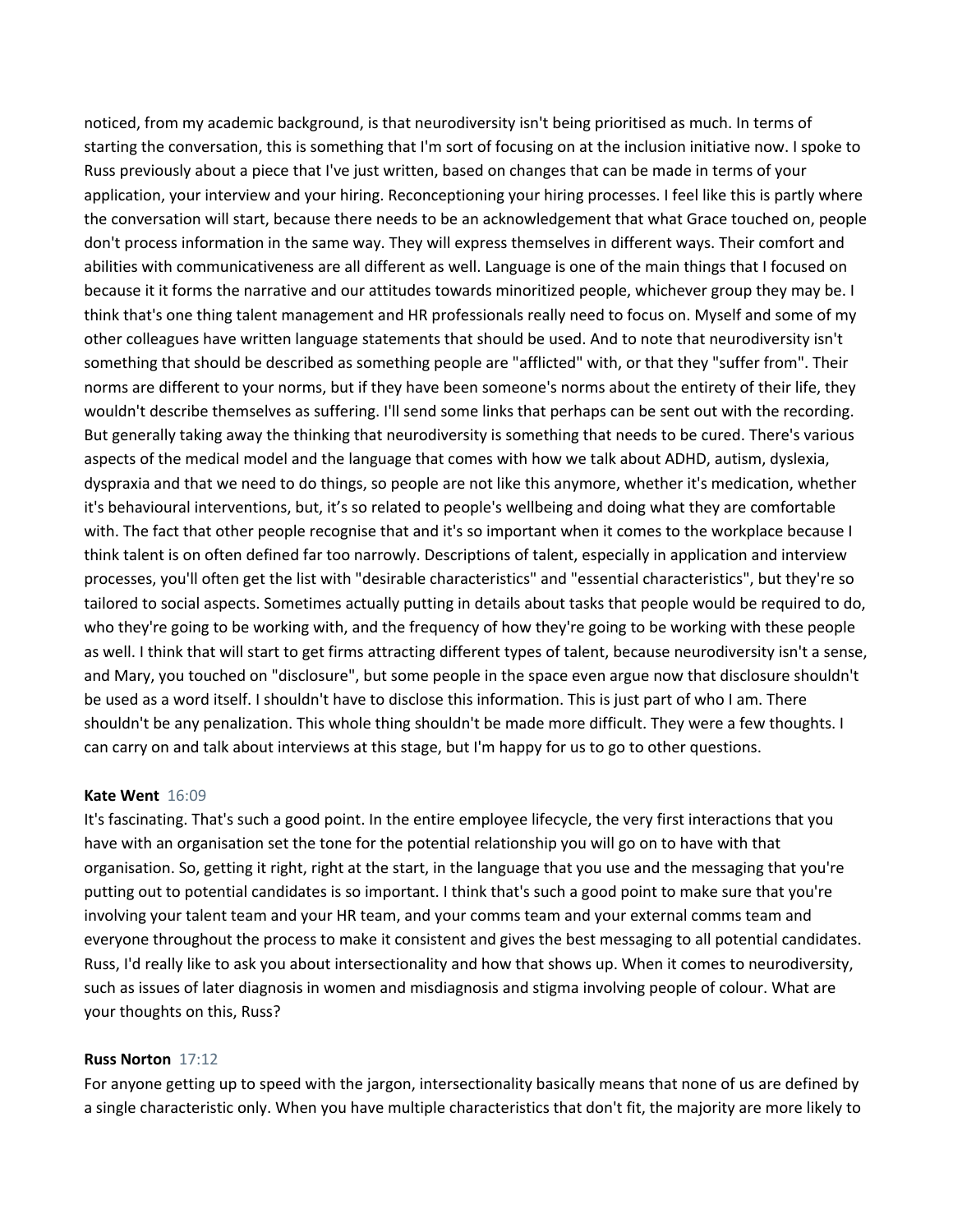be negatively impacted by them. A lot of the kind of discourse and all the talk about neurodiversity is that so much of the research in the studies, and Jasmine, I'd fascinated to your opinion on this, has been on the neurodiversity of the straight white male majority, and therefore there has been later diagnosis in women, there has been misdiagnosis altogether in people of colour. So, our understanding has reached a certain level, but that certain level is only applicable to the straight white male majority that currently runs large organisations. So, as we're looking for how we accommodate or how we include and involve as many people as possible, I think it's important to keep questioning the system. And Jasmine, you mentioned about how job interviews will tell you that you need to be confident and decisive and bold, and all these words that kind of tick that archetype. It might massively put someone who considers themselves to not fit those characteristics off, even though their talents and their attributes and their experience is really, valuable for that organisation. Richard Branson is a classic example. He's always held as the modicum of a dyslexic man at the top of an organisation, and "Isn't he wonderful?" But if he was a woman, or if he was a person of colour, would he have been able to achieve that success? Perhaps not. So, I think these are the questions that we need to ask and really start challenging ourselves on is, what is the norm that we expect? And how willing are we to alter that norm and describe it in a way that's much more inclusive.

# **Mary Buxton** 19:10

I could not agree with you more, Russ and just as I reflect on some of my experiences through work, both the good and the bad, and think about the spiky profile that's so often attributed to those who are neurodivergent, those peaks and troughs in skills and talent. I think about how they manifest themselves in terms of what I do and how I work. Then I sort of layer on top of that the fact that I'm female and the fact that I'm from a slightly different cultural background to many of my colleagues and the fact that I'm a part-time mum as well. I'm dyslexic and context is super important to me. I'll often find that I will look at things from quite a different perspective. I've often found that it might mean that I ask a slightly different question when we're talking about something. It might come across as quite an awkward question because it's just not the way that others have looked at it. So, it's like "well, that's great, but have you thought about this?" I do sometimes wonder, particularly when I was more junior, should I have said that? I'm the junior female in the room. I've turned this whole thing upside down and I've looked at it from a completely different perspective. Perhaps that wasn't the right thing to do.

# **Elle Bradley-Cox** 20:41

I feel like any employer should look to that and go, "What a strength or an asset that she can make us think so differently."

# **Kate Went** 21:05

Mary, what you raised there about feeling unsure about being able to ask those questions and coming at something from a different viewpoint - to be able to do that and to speak up requires a certain level of psychological safety in the workplace. That takes a lot of work, digging into your own culture in the workplace to understand, "do we have the kind of environment where people do feel safe to speak up about things and to challenge, particularly at a junior level?" That's quite a big consideration, isn't it, to build in psychological safety as a priority for this kind of work.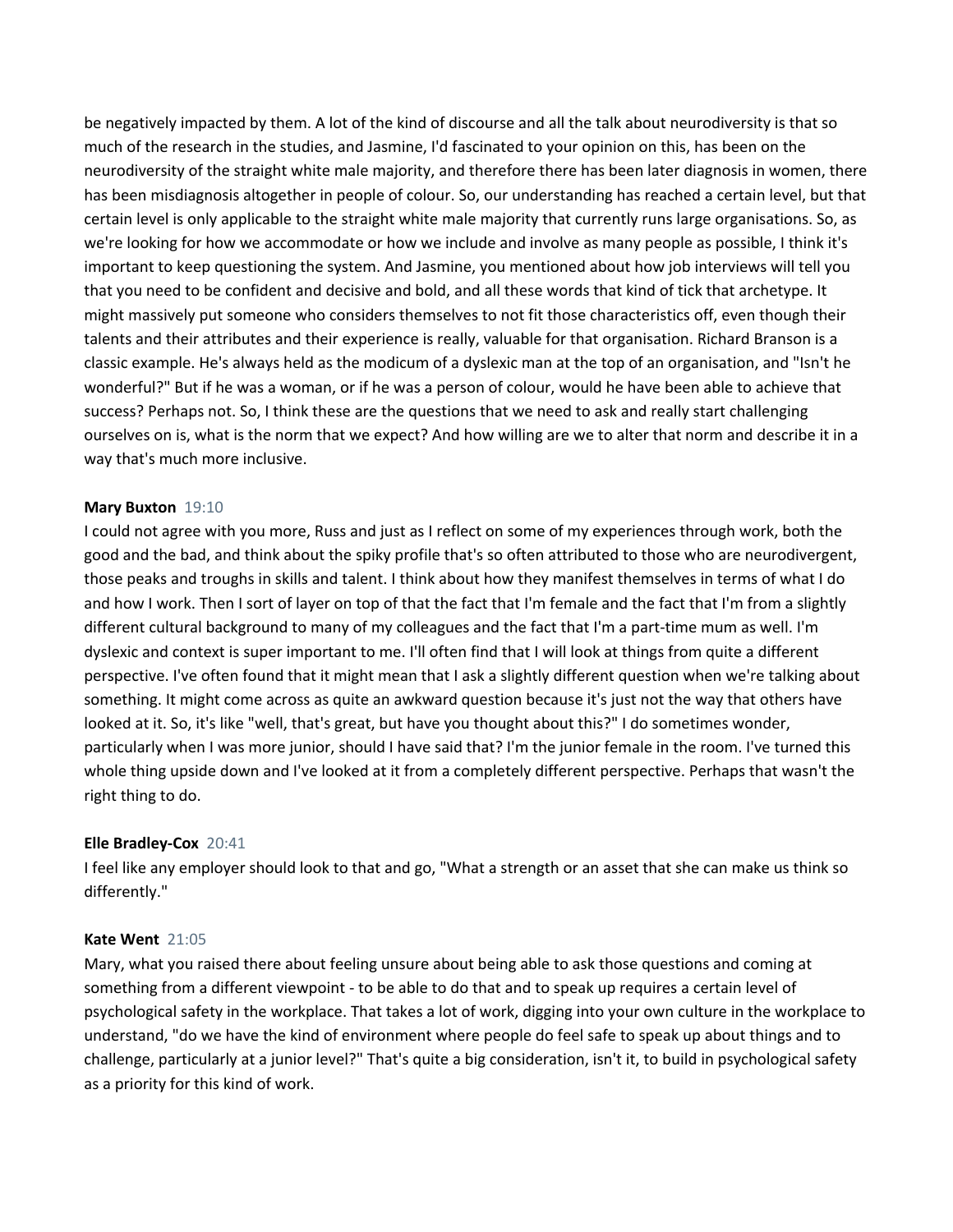#### **Mary Buxton** 21:44

Psychological safety is something we're talking more and more about. It's a thread that runs through all these D&I issues in the network and really starting to understand topics that might seem quite different. We all find common ground when we start talking about psychological safety and how you create that environment where there is psychological safety. I think neurodiversity is so important, because, going back to the peaks and troughs, people who are neurodivergent, there will be areas that we struggle with. That's different for everybody. Everybody's individual, but that's kind of what neurodiversity is in my mind. You need that space where you can make mistakes, or you can ask questions, or you can say, "I'm not the best person to do that". I think that does requires an environment where people do feel psychologically safe.

# **Grace Bolton** 22:42

Yeah, absolutely. That's one of the key themes that we had coming out of neurodiversity celebration week, last week at EY. We ran a whole host of events to engage, educate, and hear about or hear from our business, but also captured the voice of our business. What we really pivoted to is strengths-based teaming, resourcing and approach. Because then it comes from a place of neurodiversity, but it's applicable for everyone. If we create a environment where everyone understands their strengths and how they can be used - because you can understand your strengths, but you might not know how to use them - then, actually, what that means in a team environment is we're starting to resource and think about building balanced teams. An individual doesn't need to be balanced and that's the spiky profile. The team you build should be, or that's what you should aim for as a high performing team. If you're saying, "we were only really interested in your strengths, because we know no one is Superman or Superwoman", then yeah, of course, every so often, you're going to get in certain situations, as with life, where you're not good at it, and you've got to do it, and you've got to grin and bear it, but that should almost be the anomaly going forwards. There are enough people within organisations, obviously, the bigger the organisation, the easier it is, to find someone else to do it. Like Mary said, make it okay, from a foundation of trust, to say, "I'm flagging that I'm not the best person to do this". And "I'm flagging it from a place where I'm lazy or I don't want to do it. It's just not in the best interest of me, the team, the firm, society and any or all of those boxes. For me to do this, which is something that doesn't come easy." Some people could say you're just trying to get out of something, but I think, there's a lot of positives to it.

# **Jasmine Virhia** 25:17

In terms of intersectionality, and off the back of that, with forming new teams or new starters, a lot of neurodiverse people, if they have been diagnosed later in life – and I have a lot of academic colleagues that have had diagnoses in late 20s, early 30s – is that they won't necessarily have all the solutions that an employer may want from them. Or, when you're building these teams, if you're asking, "Okay, so how can we help?" It's very difficult to be in that situation and think, "okay, here are some actionable solutions for you". When we talk about racial discrimination, or homophobia, it shouldn't be on the minoritized group to consistently come up with all the solutions. They need an environment where there should be support for them. This dialogue can happen. So, I think it's great that teams are building like that.

### **Russ Norton** 26:18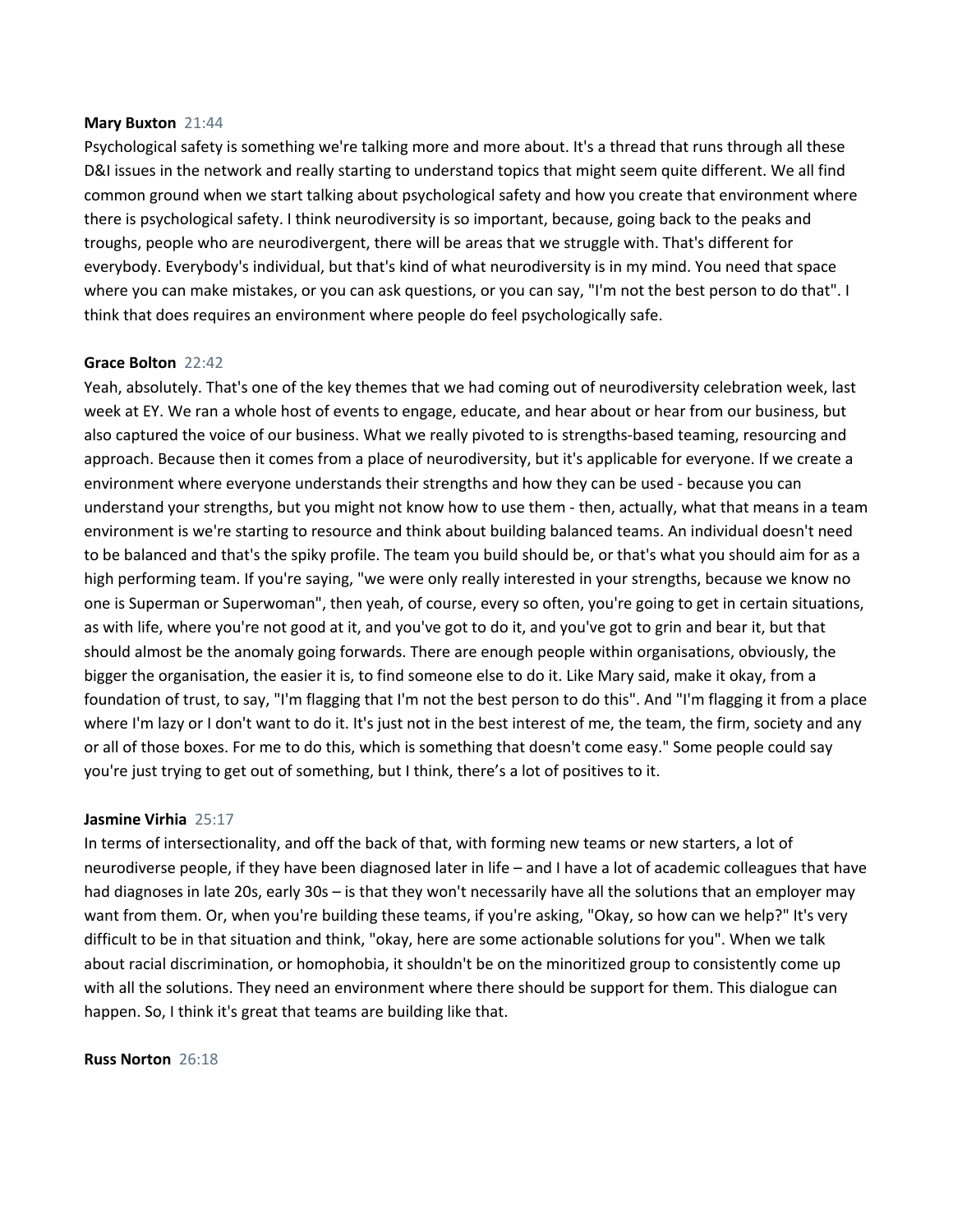It's almost like the positive discrimination, the "oh, we need more neurodiverse people, because we've heard they're super good at spreadsheets" and some of these wild stereotypes. Are you starting to see the balance flip of it being a perceived negative to now almost being a perceived positive?

# **Mary Buxton** 26:45

So, I mentioned that it was a few years ago we just wanted to address that stigma, get people comfortable. And we did go quite heavy on the "what are the strengths and superpowers?" That sort of swung the pendulum a bit too far the other way. The world is not black and white in that way. There are wonderful shades of grey and we're all different. I think back to Grace's point. We're on this journey and we're finding our way. But absolutely, I think whenever you have these labels, you end up with sweeping assumptions and generalisations.

# **Grace Bolton** 27:30

I completely agree. And Jasmine, what you mentioned was really, interesting for two accounts. The late diagnosis – we see a lot of people in our business, mid 20s or early 30s, or once they start having children. Neurodiversity is genetic, love it or hate it. For some people, maybe their child is facing struggles a bit earlier in life than they did. So, they've gone through this whole journey with their child, and then they've understood more, because previously in society, we just weren't as aware, and we didn't understand it as much. Then they kind of reflect on their own career and their own traits that think "Oh!" Some of them may go straight through for a diagnosis. Others may just be like, "wow, I've I now just understand myself more, but I don't need a diagnosis. I don't need a label." That's completely personal. But again, that's why going back to understanding your traits is helpful. The second thing you said about adjustments – I quite like the phrase is, "I don't know what I don't know". Sometimes, yes, an open question is helpful, because you're just trying to say the sky is your limit, but then actually, that can be quite overwhelming. What we've started to do is build up a bit of a menu of things. We're learning from our people. We're learning what has worked and what hasn't worked. You've come to our community because you want to make sure that you're not weighed down or held back by your struggles, or you need help and support. Here's some tools and here's what different people within our business have used or how they have adapted this starter for 10. You don't always have to pick off the menu, but the menu helps you decide and get those choices. It's something that we're only starting to do now. That's where our journey has led us. Whatever point in your career you're joining the business or on your journey, whether you're a graduate or you're an experienced hire, or you've been in the business quite a long time. Maybe you are a parent, maybe you're not. I think those things will hopefully help to support, but then also leverage the strengths and the diversity of thought,

# **Elle Bradley-Cox** 30:30

To ask a question on that, Grace, because I think it's brilliant that you're doing some practical adjustments for people. I was interviewing somebody recently who was talking about her son who'd been diagnosed with autism. She was saying the problem is that people have got this like, "ah, bless him." kind of attitude. And she was quite frustrated by that as a mum because he's brilliant. She wants the world to be more like Lucas, that's what she said to me, because he has such a kind view of the world. In some of the classroom exercises that he was doing, he was the child asking the interesting questions that nobody else did. Then she said, "I call it like a sympathy thing, and it really, really frustrates me." I guess what I'm trying to get to is, how do we help people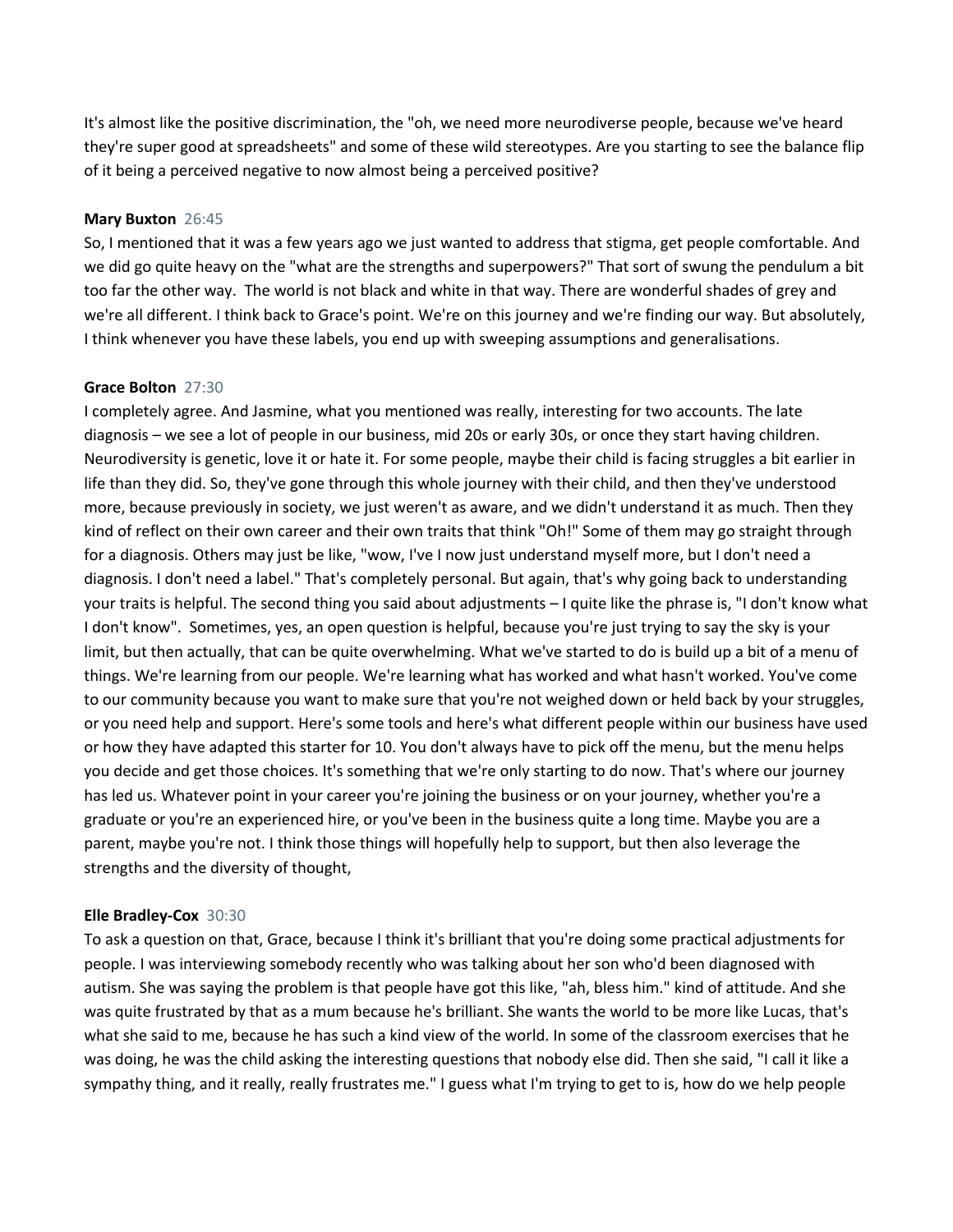not think that this is something to feel sorry for people for and those sorts of adjustments in your workplace population?

# **Mary Buxton** 31:47

Grace, I just really think what you say about "what's good for dyslexics is good for everybody." There's a bit of a bit of a double-edged sword, isn't there? Because we've got more confident to say we're dyslexic or we're ADHD. But when we use that angle, that might mean something to us, but the people who are hearing it have preconceived ideas. It may well trigger any number of responses. You get to that simple point of "will it be perceived as an excuse for not for not doing any something?" I do think there is something in what Grace always talks about" "what's good for Dyslexics is good for everybody." She put it in a specific context, for example, a communication or a process. Those who identify as being part of the neurodivergent community, often, if they can navigate that, if they can make sense of it, they're brilliant testcase. They're the canaries in the cage. I struggle with our internal processes. No-one's going to say they're good. I don't struggle with some of the wellknown shopping websites, shall we say, I find them very easy to navigate, as opposed to our internal ones, which are probably not so well designed. But then I've never heard anyone in our business going, "Oh, I love our processes, they're brilliant." I just probably feel the pain of them a bit more. How did I draw the connection from your question? I guess it's that idea of, if we get the things right, we don't need to start to be differentiating between different communities and we don't need to be using these labels. We probably need to go through a cycle of using the labels, but hopefully, we'll get to a point where they fall away. And then we just create that environment and those systems and structures where we can all work effectively and be on a level footing.

# **Kate Went** 34:03

I'm conscious of time and we've got some great questions that have come in. So, I'd really like to dive into some of those and see if we can answer a few. I've got a question from Courtney. "My company is developing a new internal communication system. What should we consider making our new system meaningful for those experiencing, for lack of a better word, neurodiversity?"

# **Grace Bolton** 34:35

Use your people and learn from your people. Make it a space, create an environment where it's okay to have the conversation. Then, through the conversation, what better way to design processes and systems than having live real-time input from people who navigate them in a certain way. I think one misconception is that two neurodiverse individuals are the same, or two dyslexics are the same. They're not. You must factor that in because it's not black and white. But I think you can't really do anything without hearing from those that would identify as neurodiverse. A phrase that I also heard over the course of neurodiversity celebration week is "nothing about us without us". It's very much like, engage your people and learn from your people. And it's okay to get it wrong and it's okay not to have all the answers.

# **Russ Norton** 36:01

It reminds me of the YouTube example where, a couple years ago, YouTube updated the app and they spent loads of money and time on it. They released out into the world, and they hadn't tested it with any left-handed people. So, anyone who was left-handed, put the video on full screen and it was upside down. It's just stuff like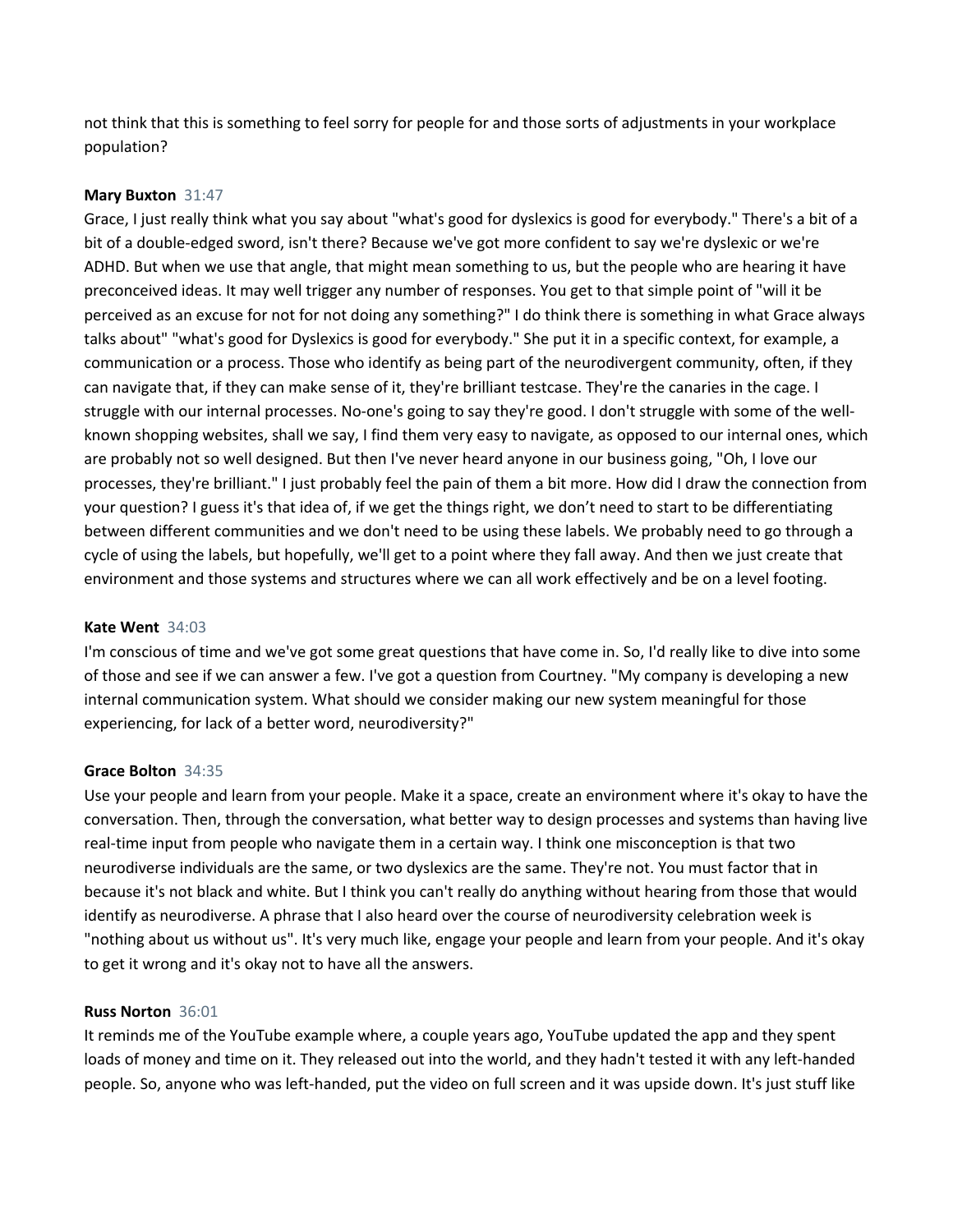that, that reminds you that user testing is so essential. So, it's not just the neurodiverse people, it's everyone. The broader a net you can cast, the more robust it will be.

# **Kate Went** 36:34

Absolutely loved that, particularly as a left-hander! James is asking an interesting question. "Do you think it's possible to create a workplace that enables neurodiverse people to thrive without the complete leadership team believing in and understanding the issue? And do you think enough is being done to target business leaders and develop managers?"

# **Russ Norton** 36:57

I mean, the answer to that question is no, but go on Jasmine, please.

# **Mary Buxton** 37:01

You say no to the first part of the question? Do you not think that perhaps if it's a space where experiences don't always translate and there will always be people that don't understand your identification or the way in which you work? If neurodiverse people aren't given the space to be able to do that, to flexibly work to communicate this in a way that they need to their senior management, even if they're not managed on a day to day basis, I think in some aspects, whilst we said before that not everyone will know the solutions that they can give to their employers, some people will have very specific things that they know works for them. I think allowing people and trusting that people will do their job and they will do it properly, by giving them the freedom that they need, you will end up with a happier workforce, and probably a more productive one as well.

# **Russ Norton** 38:08

I agree on a ground level, but I think ultimately, let's be real, that boardroom cares about numbers and growth and shareholder returns. As soon as there is that "do we lose a bit of return in order to accommodate a few more humans or do we invest that money and believe that in the long term that will give us a return?" When it comes down to the actual decision making of who do we prioritise, our people or our shareholders, that's when all that goodwill can be lost in an instant. I think for all aspects of diversity, if the senior leadership team aren't 100% bought in, there's that risk that they'll make an offhanded comment that's insensitive. Yes, we all make mistakes. But if there's that risk, I don't think it's a risk that should be worth paying. I think that senior leadership team 100% must be bought into the value of individuality and humanity and an inclusive workplace. I'm not sure I buy into this 'grassroots inclusive community at ground level, but highly capitalistic, money driven, results driven organisation at the top'. I would love to see change at that senior level.

# **Mary Buxton** 39:33

If you are a leader who's looking at the long game, surely looking at if you're a service led business, investing in your people is going to sort out the bottom line, you just have to look a bit longer down the road.

# **Mary Buxton** 39:48

I love this question. I think it's a couple of things. I would always question if you have a highly effective, highperforming leadership team, I suspect you'll have some neurodivergent people on said team anyway. So, that's one thing. Whether they realise that, or they're prepared to admit that are entirely different questions. I think,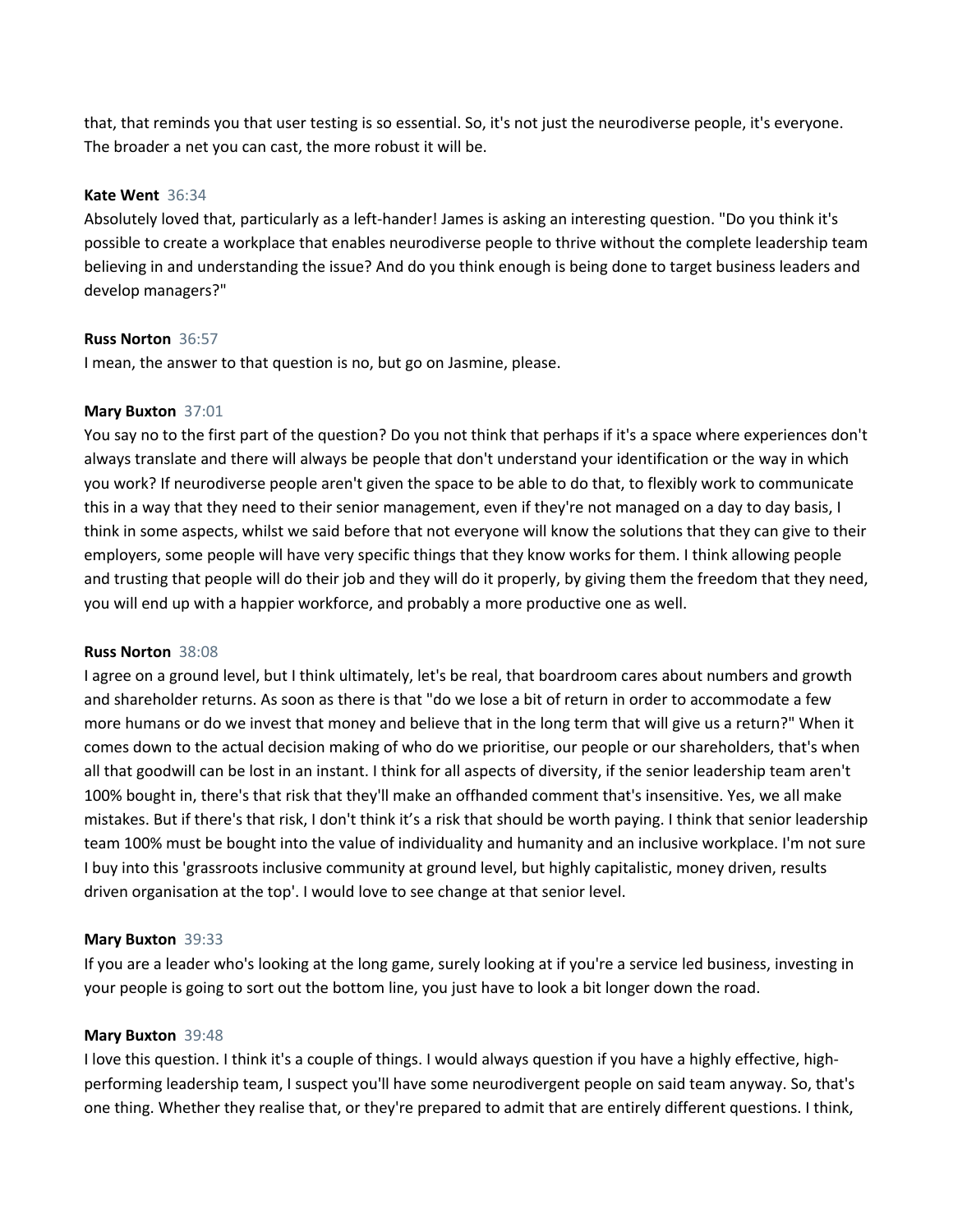James, I hear what you say. The bit that I think is interesting is how do you start to align your neurodivergent strengths with the value drivers of your organisation? I haven't seen anyone who do it does it well. We've had some interesting conversations about GCHQ and their long history of going out and deliberately recruiting people who think differently. But I think that's the real opportunity, isn't it? And you change the conversation, because you start to say, this is not about creating an environment where everybody feels comfortable. This is about saying: what are the types of thinking that we need to be successful in this organisation? Where do we find them? And how do we recruit and keep and enable all those types of thinking to be successful, such that we could get all the benefit out of them?" In my mind that's the goal we're aiming for, right? Because if you can do that, it kind of doesn't matter what label you wear. It's about just getting the people you need and setting them up for success and the full breadth of people that you genuinely need. I think that's easy to say but a very long journey to get there. I think it's worth auditing, again, attitudes within organisations. What is the knowledge of neurodiversity in your organisation? If there's only less than 10% that you're aware of, but the opportunity for them to thrive in an environment like that is going to be based partly on the narrative that they face in the organisation. So, reaching all levels of the business, finding out what the attitudes are, and then thinking about relevant training.

### **Grace Bolton** 42:12

I completely agree. And there's loads different ways to approach it. You can kind of say, "right, we need to nail this support and make sure that people don't feel their struggles or struggles". Then we'll think about strengths, and we'll think about strategy and all of that. Alternatively, if you can marry those strengths to the value drivers, like Mary said, and what does our business need? It's like, cool, we understand the end goal. Creating this environment, making sure that people thrive, making sure the support is there. Because I think if you kind of say the end goal is to support people, to me, that's not ambitious enough. Your senior leaders care about the bottom line and support can easily just go off the table. Whereas when you're looking at the strategy, it's a lot more of a powerful conversation. It takes some time, but we saw it when we were thinking a few years ago about how we support our community members best. A few years ago, it was assistive technology. Now we're kind of thinking assistive technology - yeah, is that is helpful for everyone. Everyone uses tech, right? So, it's secondary, or tertiary. The understanding and mentoring, hearing lived experiences, creating a community, understanding your strengths, all the kind of soft skills, which are a little bit harder to navigate and think about. Once you've cracked them, they're a lot more powerful. Technology? It's kind of "Yeah, it's there." So, if you take that one step further and say, "think about your strategy and your strengths and your values, and then support", it's there, and it helps us get there, but it's not the goal.

# **Russ Norton** 44:21

And that, to me, is interesting. Mary, to your example at the very beginning, where you said, "Sometimes I ask the awkward question or the uncomfortable question". It's not about saying, "oh, we need dyslexic people or people on the autistic spectrum." It's "we need a mind like Mary's - someone to challenge our groupthink, or there's a risk that we're all too comfortable with this plan". Has it been tested rigorously? We need their fantastic spotting risks or identifying flaws, and to celebrate that as a trait and even in setting objectives for the year. I might not drive the same kind of figures as someone else, because that's not my skill set, but I might have challenged and made other people's plans significantly more robust. That needs to be rewarded as much as big numbers and a high growth. Again, it's not "we're going to reward you for being dyslexic or dyspraxic, or